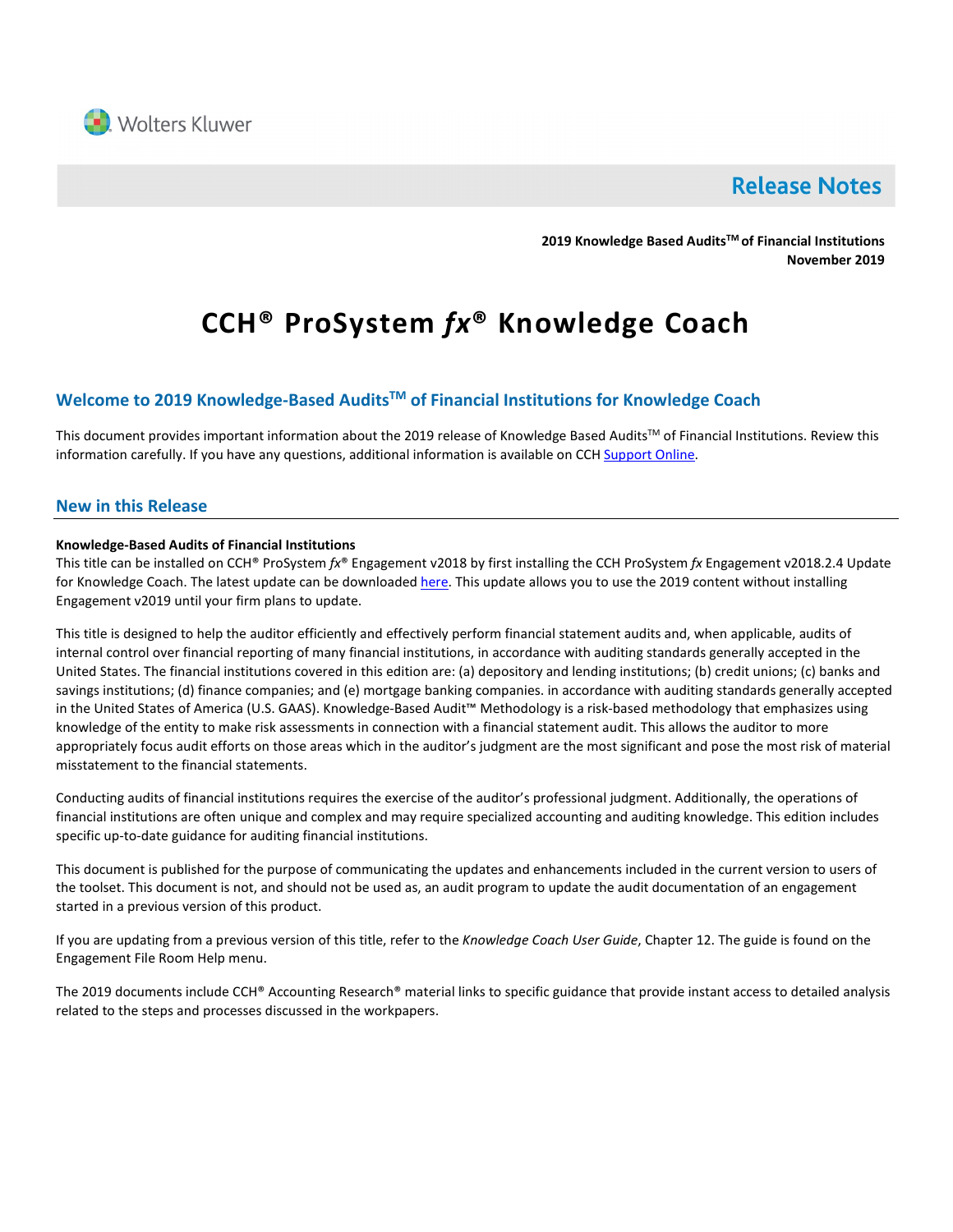#### **2019 Edition of Knowledge-Based Audits of Financial Institutions**

This edition features numerous enhancements, including:

• Combining complex and noncomplex forms (KBA-201N, KBA-302N, and KBA-401N) giving the auditor the option to memo or complete the detailed table for each section based on tailoring.

**Roll Forward Note**: If you have used a noncomplex document in your prior engagement, before rolling that file forward, you must add the complex document to your engagement binder to retain the data from the noncomplex document, then remove these workpapers from the prior year binder after you have rolled the binder forward.

If your binder has already been finalized and you don't want to unfinalize the binder to insert the complex document before you roll forward from the 2018 version, you can make a copy of your finalized binder, insert the applicable complex documents, then roll forward the copied binder to the 2019 title version. After roll forward, remember to delete the copied prior year binder from your file room. Doing this will retain the data into the 2019 combined versions.

Alternatively, copy and paste the data from the prior year noncomplex document, from the prior year binder, after you roll forward into the current combined versions. The noncomplex document will roll forward as an obsolete workpaper with no data and will need to be removed after you have rolled forward your binder. You will need to refer to your prior year binder for data in the noncomplex document.

For the Update Knowledge Coach Content option, you should insert the complex version of the workpaper prior to updating. This will retain information from the now obsolete noncomplex version. We recommend publishing the noncomplex versions prior to selecting the Update Knowledge Coach Content option so you have access to the data after updating, as the noncomplex version will be obsolete.

- Streamlining Entity Information from KBA-302 Understanding the Entity and Its Environment by removing Section I. This information is available in KBA-200 Entity Information and Background.
- Adding flow of columns "Nature of Other Services" and "Firm Personnel Overseeing the Service" from KBA-101 Overall Audit Strategy to AID-201 Non Attest Services Independence Checklist.
- Adding the table "Prior Year Substantive Matters and Significant Findings" to KBA-102 Engagement Completion Document. This table is for user entry only and is available if you would like to document prior year matters or findings.
- Adding the flow of the question "Describe the users or expected users of the financial statements (e.g., owners, shareholders, stakeholders, investors, borrowers, lenders)" from KBA-200 Entity Information and Background to KBA-301 Worksheet for Determination of Materiality, Performance Materiality, and Thresholds for Trivial Amounts.
- Adding the flow of Component Units from AID-603 Component Identification and Analysis to KBA-301 if the user has noted the Component Unit as being "Significant" in one of the four columns in AID-603.
- Adding a new column in KBA-301 in step 4: Determination of the Threshold for Trivial Amounts so you can document the trivial amount. You must manually key in this number based on the calculation, as this new column triggers the flow of the trivial amount to the materiality tables located in other forms.
- Adding a new table to trigger flow of items identified in KBA-400 Scoping and Mapping of Significant Account Balances, Classes of Transactions, and Disclosures. All items identified in table 2 or 3 of KBA-400 flow to this new table, and then you can decide which to flow to KBA-103. This change helps remove duplication in KBA-103.
- Modifying headers and related instructions regarding compensating controls in KBA-401 Understanding Entity-Level Controls. Due to these modifications, you can no longer show or hide columns in the detailed table based on internal control tailoring questions from AUD-100. Note that column 7 will be reset on roll forward due to the content changes.
- Modifying headers and adding one new column (If Controls are Not Effectively Designed and Implemented or Are Not Operating Effectively, Describe the Risks of Material Misstatement) in KBA-402 Understanding General Controls for Information Technology in the "less complex" table. This new column contains a dynamic list of risks noted in the engagement which is similar to the functioning of KBA-400 and KBA-40X series forms.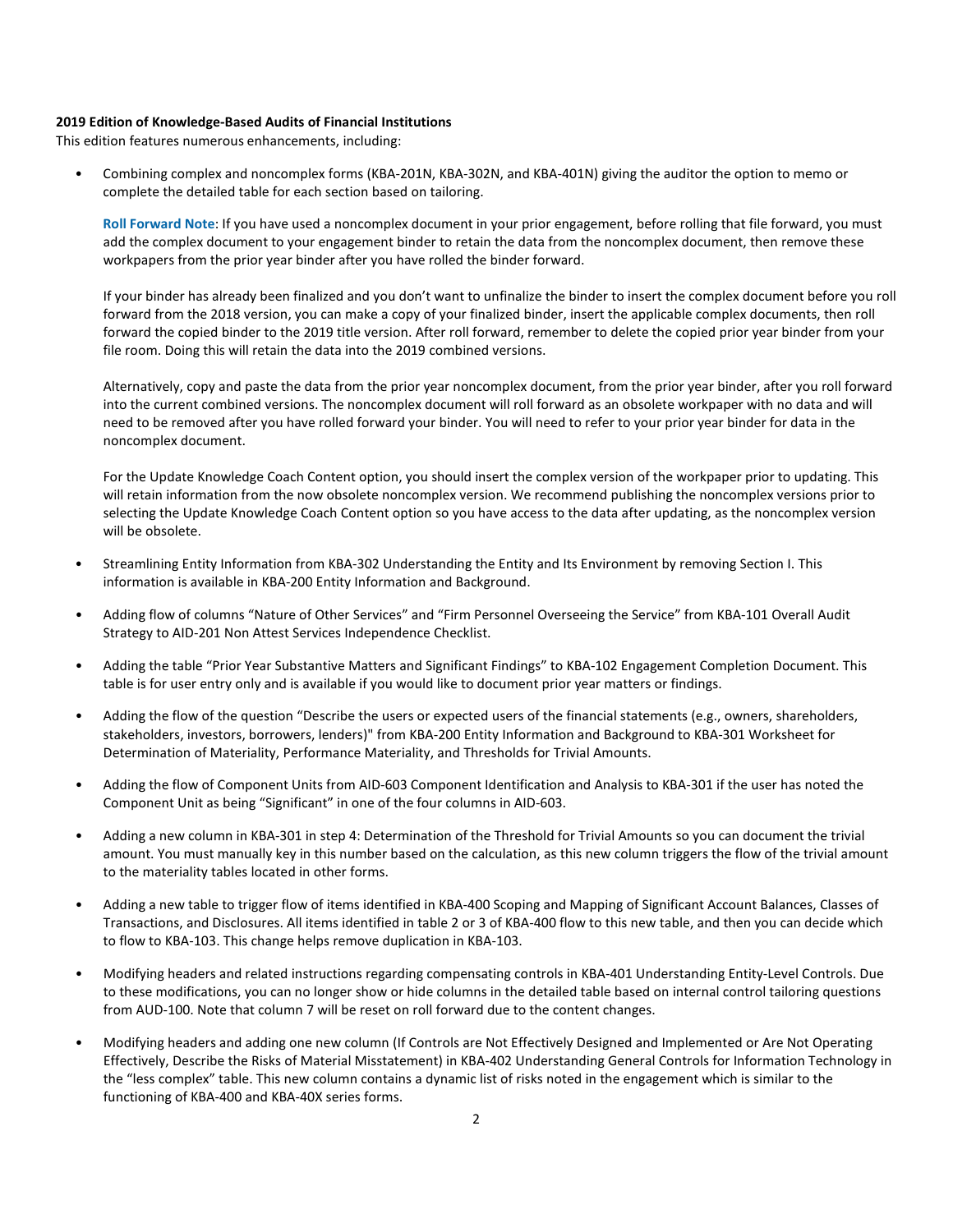- Adding two new Potential Error Diagnostics in KBA-502 Summary of Risk Assessments that trigger when you:
	- Add a specific risk in the risk pane, but document that both Inherent Risk and Control Risk are low.
	- Select Combined under the Planned Audit Approach column and you haven't noted that they are performing an integrated audit and not testing internal controls overall for a particular audit area in AUD-100.
- Adding a table to both KBA-902 Audit Review and Approval Checklist and KBA-905 Review and Approval Checklist: Interim Review of Financial Information to document a concurring partner review, if applicable. A tailoring question has also been added to AUD-100 that will have show/hide functioning on this table in both forms.
- Adding a new missing workpaper or unnecessary workpaper diagnostic related to AID-603 based on your response to the tailoring question, "Does the entity have multiple components, multiple locations, or segments that are included in the scope of our engagement?"
- Adding a new audit area, Business Combinations, throughout the title, and adding AUD-823 Audit Program: Business Combinations.
- Renaming audit area "Journal Entries and Financial Statement Review" to "Journal Entries". The Financial Statement Review steps are no longer included in AUD-815. These steps are now included in the new AUD-909 Audit Program: Financial Statement Review form.
- Adding new steps and tailoring questions to AUD-803 Audit Program: Loans Receivable, Interest Income, and Accrued Interest Receivable for procedures that can be performed under ASC Topic 606
- Adding new steps and tailoring questions to AUD-807 Audit Program: Property and Equipment, and Depreciation and AUD-812 Audit Program: Debt Obligations and Other Borrowings to document new/revised lease guidance under ASU No. 2016-02, Leases (Topic 842)
- Enhancing instructions and procedures throughout the toolset to improve workflow.
- Adding new tips regarding Omnibus Statement on Auditing Standards for the issuance of SAS-135.
- Adding new AUDs, CORs, and RESs as follows:
	- AUD-823 Audit Program: Business Combinations
	- AUD-909 Audit Program: Financial Statement Review
	- KBA-901A Tax Basis Financial Statement Disclosure Checklist
	- KBA-901B Cash Basis Financial Statement Disclosure Checklist
	- AID-828 Deferred Tax Analysis
	- AID-846 Journal Entry Testing Worksheet
	- AID-910 Analytical Procedures: Final Account Balance Analysis
	- RES-029 Lease Checklist: Identifying a Lease (ASC 842)

[Click here](http://support.cch.com/updates/KnowledgeCoach/pdf/guides_tab/2019%20Financial%20Institutions%20Title%20Overview%20for%20Knowledge%20Coach%20Users.pdf) for the 2019 Audits of Financial Institutions Title Overview for Knowledge Coach Users.

In addition, forms and practice aids throughout have been updated to include new examples and tips, and where applicable, to take into account new literature, standards, and developments, reflected in the following current audit and accounting guidance:

- FASB Accounting Standards Codification™ as of September 30, 2019, through Accounting Standards Update No. 2019-07
- AICPA Statement on Auditing Standards (SAS) No. 134, Auditor Reporting and Amendments, Including Amendments Addressing Disclosures in the Audit of Financial Statements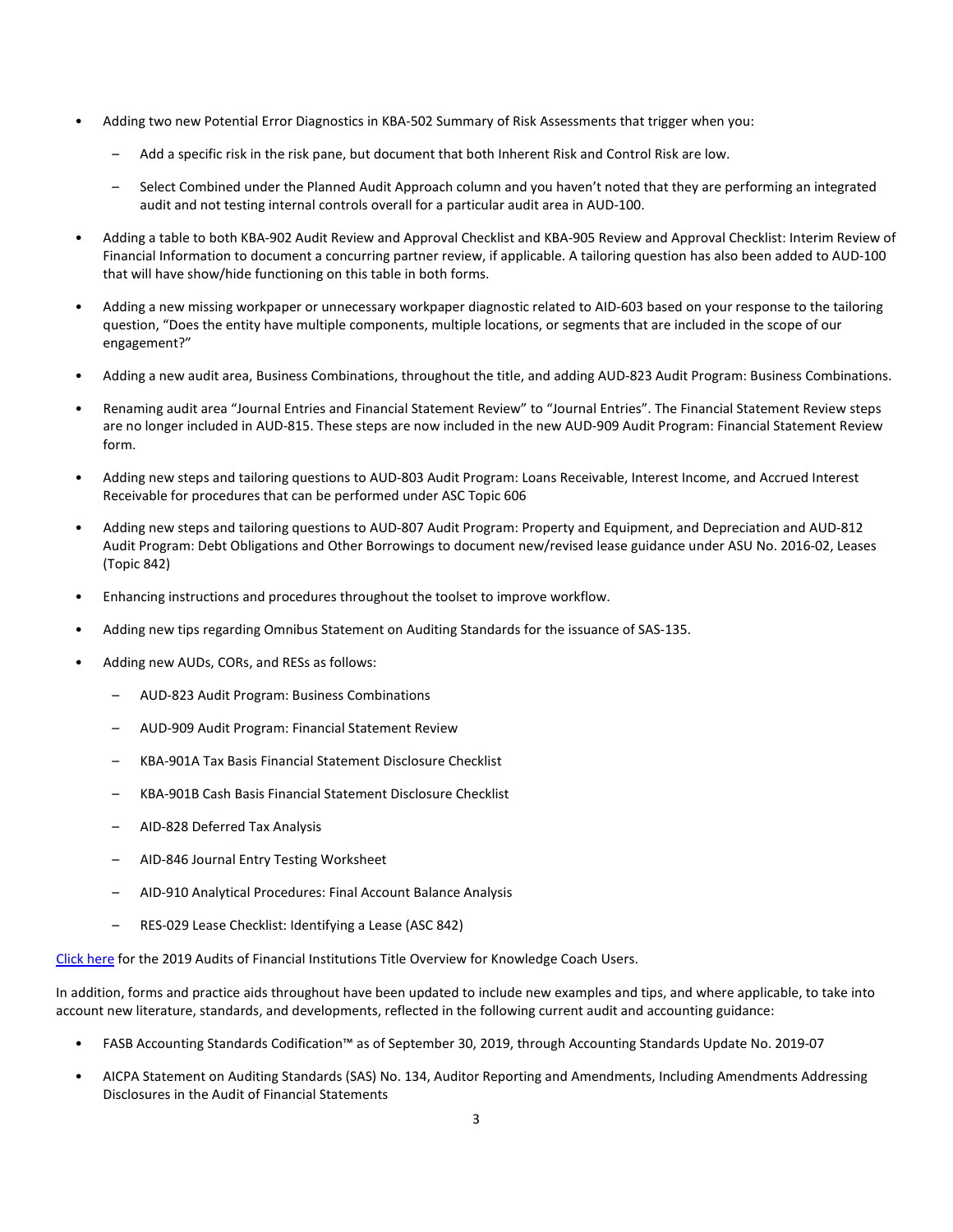- AICPA Statement on Auditing Standards (SAS) No. 135, Omnibus Statement on Auditing Standards 2019
- AICPA Statement on Auditing Standards (SAS) No. 137, The Auditor's Responsibilities Relating to Other Information Included in Annual Reports, which do not provide for early implementation
- AU-C 930, Interim Financial Information
- AU-C 940, An Audit of Internal Control Over Financial Reporting That Is Integrated With an Audit of Financial Statements

#### **Important:**

- Save changes to workpapers before closing the workpaper or the binder to ensure data is correctly updated.
- If Microsoft® Word crashes when using Knowledge Coach, before closing the binder, use the **Save Knowledge Coach Answers** option in the binder view under the Tools menu. This saves all data within tables.
- You can view other Knowledge Coach Best Practices on ou[r web](https://support.cch.com/kb/solution/000034942/sw34947) site.

#### **System Requirements**

This title requires the 2019 Financial Statement Base Title. The 2019 Financial Statement Base title must be installed with one of the following versions of Engagement and Knowledge Coach.

- Engagement and Knowledge Coach v2018 with CCH ProSystem fx Engagement v2018.2.4 Update or later available [here.](https://support.cch.com/updates/Engagement/release2018/release2018.aspx) To identify the version you are running, please go to the Help > About window in the application.
- Engagement and Knowledge Coach v2019 or newer.

If you are upgrading from Engagement v7.1 or older, please contact [Technical Support.](https://support.cch.com/contact)

A minimum of 4GB of RAM is required for optimal performance when opening and navigating Knowledge Coach workpapers.

#### **License Requirements**

This title requires the Knowledge-Based Audits of Financial Institutions license. Users who do not have a license for this title will not be able to use Knowledge Coach functionality in workpapers.

For information on updating your licensing, see [How do I add or update CCH ProSystem fx Engagement Licenses?](https://support.cch.com/kb/solution.aspx/sw3937) on our Support web site.

For more information on assigning licenses, see [How do I assign Engagement Licenses?](https://support.cch.com/kb/solution.aspx/sw3943) on our Support web site.

#### **Download Instructions**

If you plan to use this title on Engagement and Knowledge Coach v2018, apply the CCH ProSystem *fx* Engagement v2018.2.4 Update to all computers, including Admin and terminal servers, before installing the title. Review the update's [release notes](https://d2iceilwdglxpz.cloudfront.net/release_notes/CCH%20ProSystem%20fx%20Engagement%202018.2.4%20Release%20Notes.pdf) for more deployment information.

To download this title:

- 1. Navigate to the [Knowledge Coach Updates](http://support.cch.com/updates/KnowledgeCoach) section of the Engagement Support web site.
- 2. Select the Knowledge Coach Series. The series are arranged by title type, then industry.
- 3. Click **Download File** next to the title you want to download.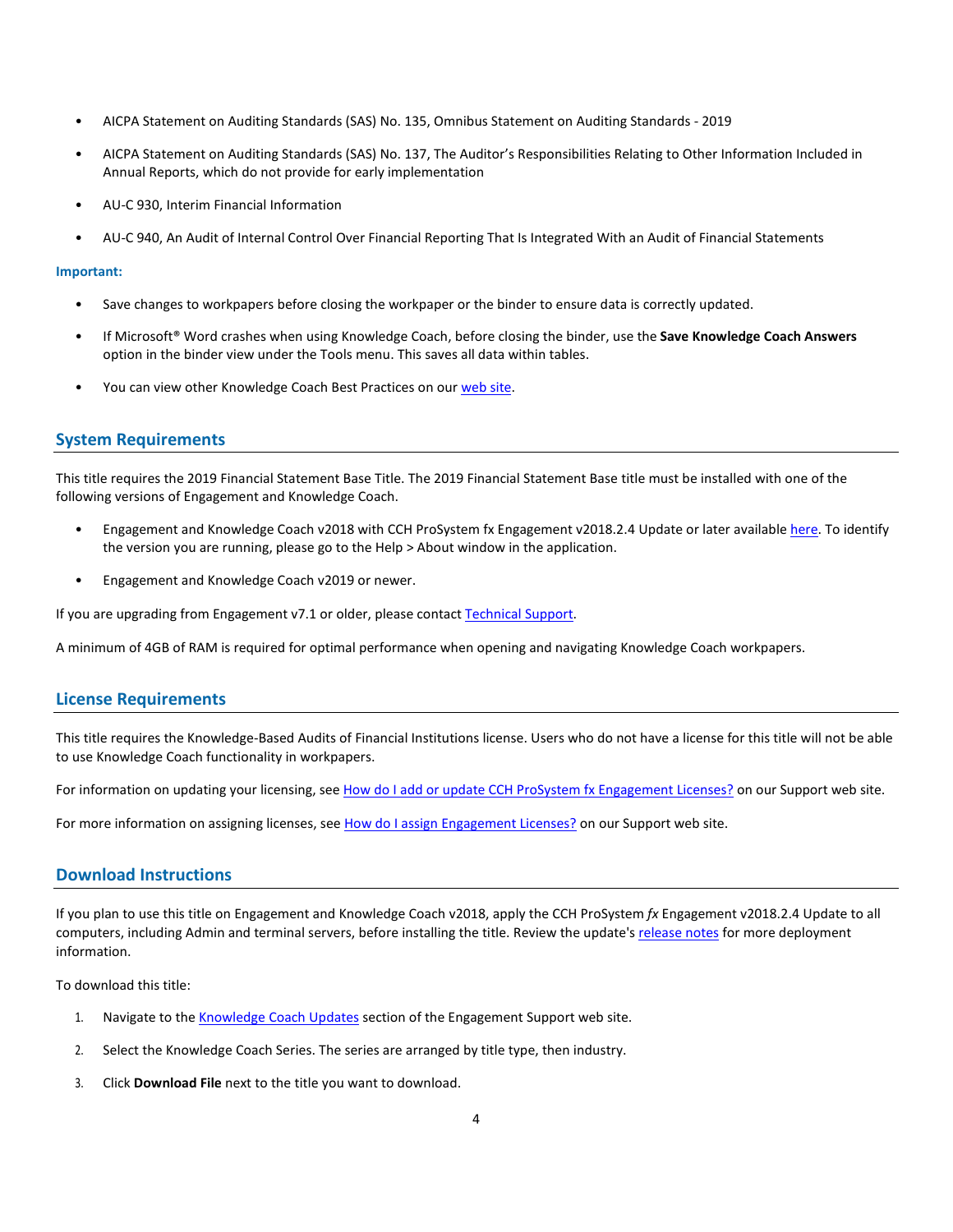**Note**: On some occasions the content package file (.KCP) will download with the extension changed to .ZIP. If this occurs, change the extension of the downloaded file to KCP, using all capital letters.

You must install the 2019 Financial Statement Base title before installing the 2019 Knowledge Based Audits of Financial Institutions.

The Financial Statement Base title is also available on th[e Knowledge Coach Update web site.](http://support.cch.com/updates/KnowledgeCoach)

The Knowledge Coach Content Package (KCP) download is a proprietary file that must be installed from within Engagement. Save this KCP file to a location on your local drive, and follow the Installation Instructions below.

#### **Installation Instructions**

See [How do I add a new CCH® ProSystem fx® Knowledge Coach title to CCH® ProSystem fx® Engagement?](https://support.cch.com/kb/solution/000033707/sw30271) for instructions on installing a new Knowledge Coach title.

#### **Online Permission Key**

Permission key files can be downloaded from ou[r web](https://prosystemfxsupport.tax.cchgroup.com/permkey/download.aspx) site or when adding or updating the new licenses in Engagement v2018 and newer. After updating the license file in the Engagement Admin module, licenses must be assigned to the staff who will use 2019 Knowledge-Based Audits of Financial Institutions.

If you have not already established a Single Sign-on (SSO) account with Customer Service, we urge you to do so at this time.

#### **Using Your Knowledge Coach Content with CCH® Accounting Research Manager®**

CCH's Accounting Research Manager (ARM) is the most comprehensive, up-to-date, and objective online database of financial reporting literature. It includes all authoritative and proposed accounting, auditing, and SEC literature, plus independent, expert-written interpretive guidance.

Available on ARM, the Knowledge-Based Audits of Financial Institutions Guide helps you comply with the most recent professional standards and guidance for the conduct of audits of Financial Institutions and to integrate the use of practice aids, tools, and other resources with its guidance. This publication supplements and complements the knowledge-based documents that are available in Knowledge Coach.

If you subscribe to an ARM library that includes Financial Institution content, you can link directly to source material from Resources within Knowledge Coach documents. These links have been updated to refer to the accounting standards under the FASB Accounting Standards Codifications. Also, if you subscribe to the Knowledge-Based Audits of Financial Institutions Guide on ARM, you can take advantage of references to the guide material from within the Knowledge Coach documents.

With Accounting Research Manager, you maximize the efficiency of your research time, while enhancing your results. Learn more about our content, our experts, and how you can request your free trial by visiting the [Accounting Research Manager web](http://www.accountingresearchmanager.com/) site. You can also access the Accounting Research Manager web site by selecting **Engagement > Binder Window > Shortcuts Bar > Guidance tab**.

#### **Using Your Knowledge Coach Content**

To use your Knowledge Coach Workpaper Templates, do the following:

- 1. Open a binder in Engagement.
- 2. Select the workpaper tab into which you would like to insert the workpaper.
- 3. Select **New Knowledge Coach Workpaper** from the toolbar or File menu.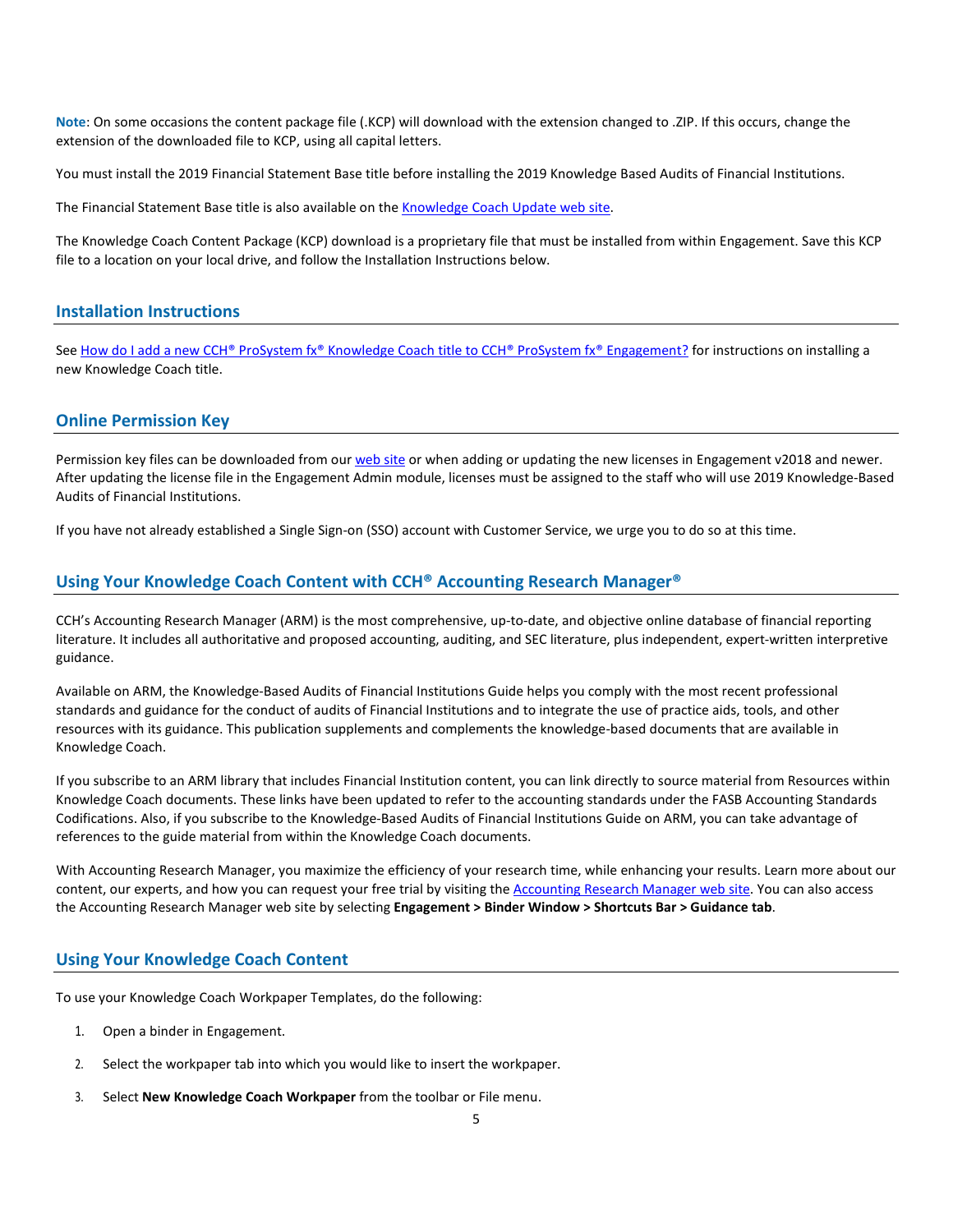- 4. Select the new Knowledge Coach title with the content you would like to use. You can only select titles you have installed. The information displayed changes to reflect the workpaper organization available for the selected title.
- 5. Select the Knowledge Coach workpapers to insert into your binder and click **OK**.
- 6. In the Selected Workpaper Properties window, add a workpaper index in the Index field and make any Name modifications that are needed. You can also modify the tab location or the roll forward settings for each workpaper.
- 7. Click **OK**. The integrated Knowledge Coach workpaper is now inserted into your engagement binder.

**Note**: For more information on how to use Knowledge Coach workpapers in your binder, see the *Knowledge Coach User Guide*.

#### **Additional Information on Knowledge Coach and the KBA Methodology**

**Knowledge-Based Audit (KBA) Methodology** allows the results of one set of procedures to become the input for the next. The key components of the KBA methodology include:

- An overview that guides auditors through the methodology
- Knowledge-based audit documents, integral to risk assessment and audit processes, which contain steps and procedures required by U.S. GAAS
- Customizable audit programs that take auditors through related steps and procedures
- Practice aids to help auditors complete steps or processes outlined in the knowledge-based audit documents and audit programs
- Auditor's reports that provide a variety of sample auditor's opinions on audited financial statements
- Correspondence documents that provide sample letters to be used to comply with U.S. GAAS requirements and in other common situations
- The AICPA's Auditing Standards Board's (ASB) Risk Assessment Standards The practice aids and tools in the 2019 Knowledge-Based Audits of Financial Institutions are designed around the AICPA's risk assessment and clarified standards to assist auditors of financial institutions by:
	- Facilitating compliance with GAAS
	- Encouraging more effective audits through tailored audit programs and comprehensive practice aids
	- Helping auditors to focus on and respond to identified audit risks
	- Enhancing audit documentation

#### **CCH® ProSystem fx® Knowledge Coach**

Knowledge Coach functionality allows auditors to use the Knowledge-Based-Audit methodology more efficiently by eliminating the need for duplicate entry of the same information, tailoring audit documentation to each particular engagement, and documenting the link between risks identified and procedures performed. AUD-100 Tailoring Question is a document in Knowledge Coach that presents engagement-level questions designed to aid in tailoring the engagement documentation to fit each client. Completing the questions helps the auditor avoid duplication and unnecessary workpapers.

**Note**: Before you begin your audit, review the guidance in AUD-101 Overall Audit Program. This workpaper is your road map through a Knowledge-Based Audit methodology. Start your audit with AUD-100 Tailoring Question Workpaper and AUD-101 Overall Audit Program.

• **Risks** can be captured via the Risk Summary task pane from any Knowledge Coach workpaper by the current editor of KBA-502 Summary of Risk Assessments. This allows you to continuously assess risks during the engagement. Several workpapers prompt you to consider the presence of risks, but the Risk Summary task pane must be used to document those risks. All documented risks flow to the Risk Summary. To ensure risks show in findings tables, select the *workpaper identified in* field of the Risk pane.